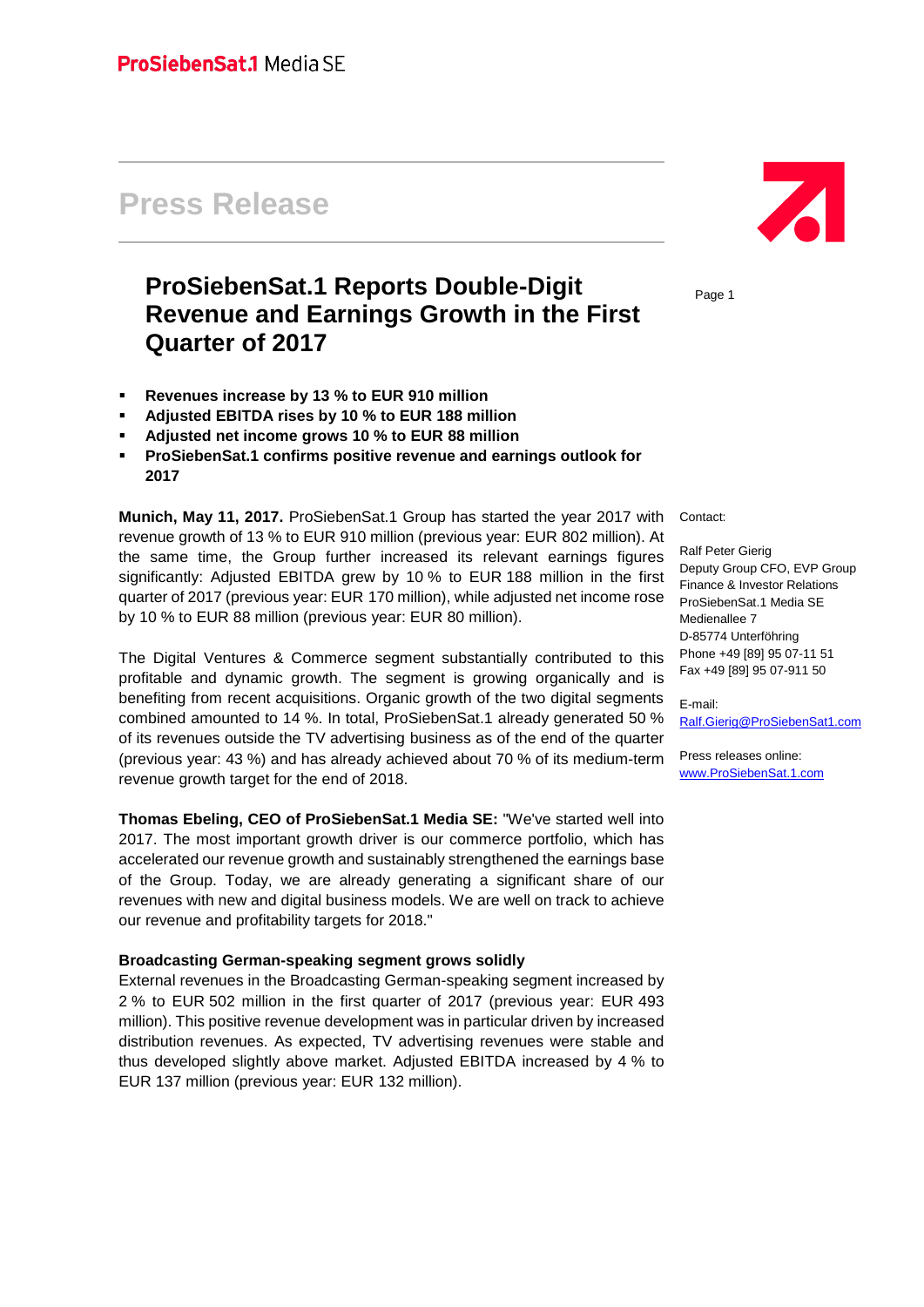

#### Online video business strengthens revenue growth in the Digital <sub>Page 2 of 5</sub> **Entertainment segment**

The most important revenue driver in the Digital Entertainment segment was once again the online video business. While revenues in this strategically relevant business developed dynamically, revenues in the Adjacent business declined. The deconsolidation of the Games business at the end of the second quarter of 2016 also affected the segment growth rate. In this context, external revenues increased by 2 % overall to EUR 97 million (previous year: EUR 95 million). Adjusted EBITDA decreased to minus EUR 2 million (previous year: EUR 0 million). Revenues grew organically by 12 % in this segment.

#### **Digital Ventures & Commerce segment drives growth**

External revenues in the Digital Ventures & Commerce segment grew again significantly and totaled EUR 229 million in the first quarter of 2017 (previous year: EUR 150 million). That represents an increase of 53 %. Acquisitions are an important element of the commerce strategy to complement the existing portfolio with value accretive assets. The online dating business with Parship and ElitePartner, which has been fully consolidated since October 2016, made the largest contribution to growth in the first quarter of 2017. Revenue growth of various commerce platforms, and in particular the Lifestyle vertical, had a positive impact on organic growth. Adjusted EBITDA increased by 26 % in total to EUR 47 million (previous year: EUR 37 million).

#### **Content Production & Global Sales segment further increases profitability**

In the Content Production & Global Sales segment, external revenues grew by 24 % to EUR 78 million (previous year: EUR 63 million). At the same time, adjusted EBITDA almost doubled, rising by 88 % to EUR 9 million (previous year: EUR 5 million). Revenue growth in the segment was largely organic in the first quarter of 2017, with both the global sales business and production companies in the US performing well.

#### **Adjusted EBITDA for the Group increases by 10 %**

Reconciling items included in costs amounted to EUR 25 million in the first quarter of 2017 (previous year: EUR 9 million); these included reorganization expenses related to the purchase of the ATV broadcasting group. Therefore, EBITDA increased only slightly to EUR 163 million (previous year: EUR 162 million). Adjusted EBITDA (adjusted for reconciling items) grew significantly by 10 % or EUR 18 million to EUR 188 million.

#### **Group continues sustainable financing and dividend policy**

ProSiebenSat.1 follows specific investment criteria for acquisitions and pursues a sustainable financing policy with a leverage ratio between 1.5 and 2.5. At the end of the first quarter, net financial debt amounted to EUR 1,889 million (December 31, 2016: EUR 1,913 million), resulting in a leverage ratio of 1.8 well within the target range (December 31, 2016: 1.9). Cash and cash equivalents increased to EUR 1,296 million, compared to EUR 1,271 million as of December 31, 2016.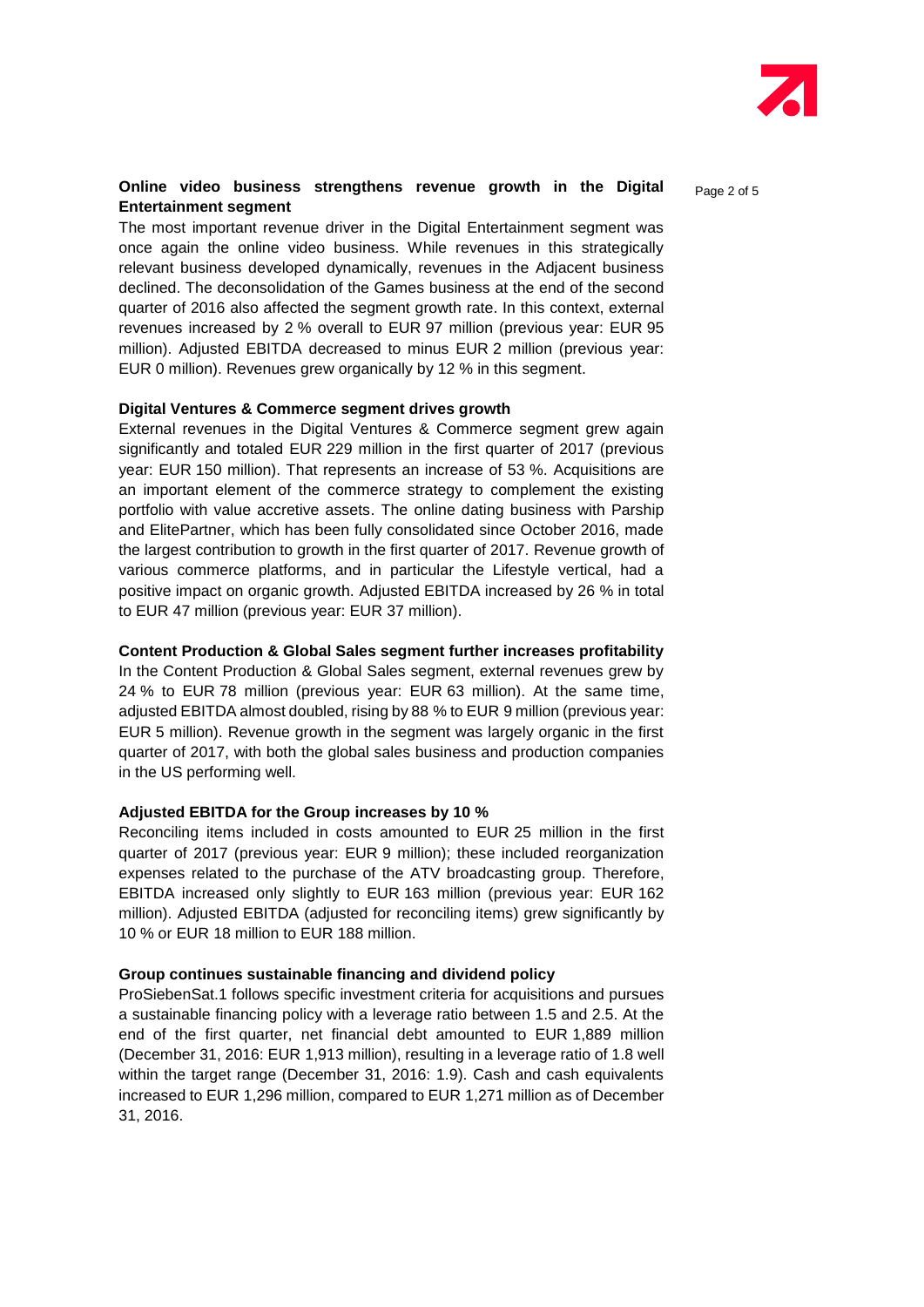

The Group also continues its earnings-oriented dividend policy. As announced entry <sub>Page 3 of 5</sub> in March, ProSiebenSat.1 will therefore propose a dividend increase to EUR 1.90 per share for 2016 (previous year: EUR 1.80) at the Annual General Meeting. This represents a total dividend payout of EUR 435 million. Concurrently, the Company increased its underlying earnings per share for 2016 to EUR 2.37 (previous year: EUR 2.18).

#### **ProSiebenSat.1 confirms positive revenue and earnings outlook for 2017**

Following a good first quarter of 2017, ProSiebenSat.1 remains confident that it will achieve significant growth for the full year as well and thus confirms its positive outlook for the Group and its segments, while slightly adjusting its estimate for the German TV advertising market, as it is now expected to develop more moderately in the first half of the year. For the full year, ProSiebenSat.1 anticipates net growth of 1.5 % to 2.5 % for the German TV advertising market (previously 2 to 3 %) and confirms its expectation to grow broadly in line with the market. This growth assumption also takes into account the acquisition related internalization of TV advertising revenues of Parship Elite which were previously recognized as external revenues. At the same time, ProSiebenSat.1 confirms its positive full year targets for the two digital segments: Revenues are expected to grow significantly in both the Digital Entertainment segment and the Digital Ventures & Commerce segment.

ProSiebenSat.1's objective remains to increase consolidated revenues by at least a high single-digit percentage for the full year. Acquisitions accelerated revenue momentum in the past year and will further strengthen growth in 2017. In this context, the Company is also anticipating new record earnings figures: Adjusted EBITDA and adjusted net income are once again expected to exceed the previous year's levels in 2017.

ProSiebenSat.1 Group is thus well on track to achieve its financial targets for 2018. ProSiebenSat.1 is aiming to generate consolidated revenues of EUR 4.5 billion in 2018. The digital business is expected to contribute EUR 1.7 billion in revenues. Adjusted EBITDA is targeted to reach EUR 1.15 billion in 2018.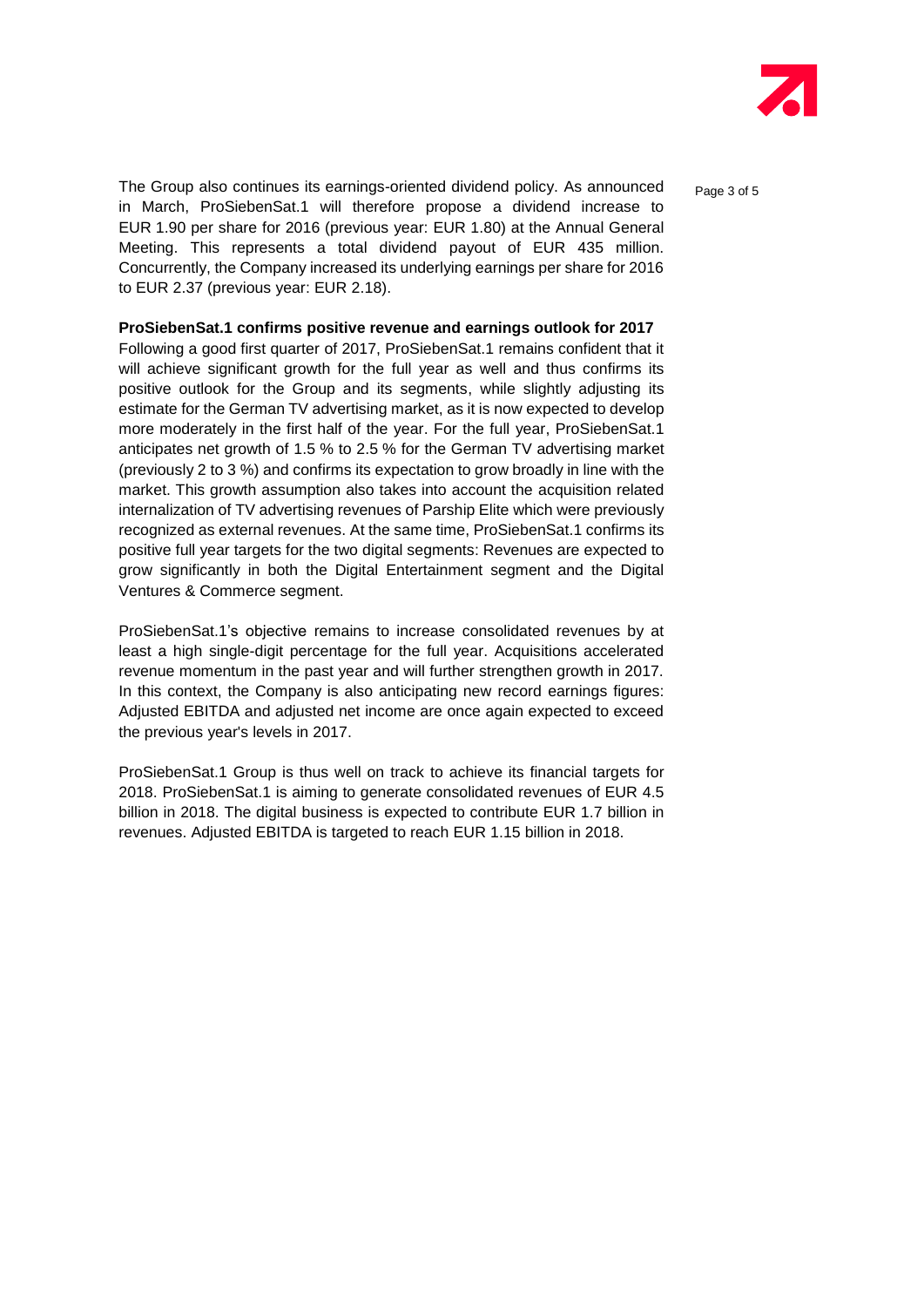

# **Note on reporting**

With the adjusted net income and the adjusted EBITDA, ProSiebenSat.1 Group also uses non-IFRS figures. Since the beginning of financial year 2017, ProSiebenSat.1 publishes a full income statement adjusted for certain influencing factors. These changes take into account the development of reporting practices for non-IFRS figures and more stringent regulatory transparency requirements in this area.

More key figures can be downloaded on our Group website www.ProSiebenSat1.com, where you will also find the presentation and quarterly statement for the first quarter of 2017.

| EUR <sub>m</sub>                                                                            | Q1 2017 | Q1 2016    | Change in %   |
|---------------------------------------------------------------------------------------------|---------|------------|---------------|
| Revenues                                                                                    | 910     | 802        | $+13$         |
| <b>Total costs</b>                                                                          | 806     | 684        | $+18$         |
| Operating costs <sup>(1)</sup>                                                              | 727     | 636        | $+14$         |
| Adjusted EBITDA <sup>(2)</sup>                                                              | 188     | 170        | $+10$         |
| Adjusted EBITDA margin<br>(in %)                                                            | 20.6    | 21.2       | $-0.6$ % pts. |
| <b>EBITDA</b>                                                                               | 163     | 162        | $+1$          |
| Reconciling items                                                                           | $-25$   | -9         | >100          |
| <b>EBIT</b>                                                                                 | 109     | 122        | $-11$         |
| <b>Financial result</b>                                                                     | $-11$   | $-24$      | $-53$         |
| Consolidated net profit from<br>continuing activities (after non-<br>controlling interests) | 64      | 66         | -3            |
| Adjusted net income <sup>(3)</sup>                                                          | 88      | $80^{(4)}$ | $+10$         |
| Basic earnings per share<br>(underlying) (in EUR)                                           | 0.39    | 0.37       | $+3$          |
| Free cash flow $(4)$                                                                        | $-17$   | -3         | n/a           |
| Free cash flow before M&A(5)                                                                | 30      | 63         | $-52$         |
| Cash flow from operating<br>activities                                                      | 303     | 365        | $-17$         |

# **Key figures of ProSiebenSat.1 Group**

Page 4 of 5